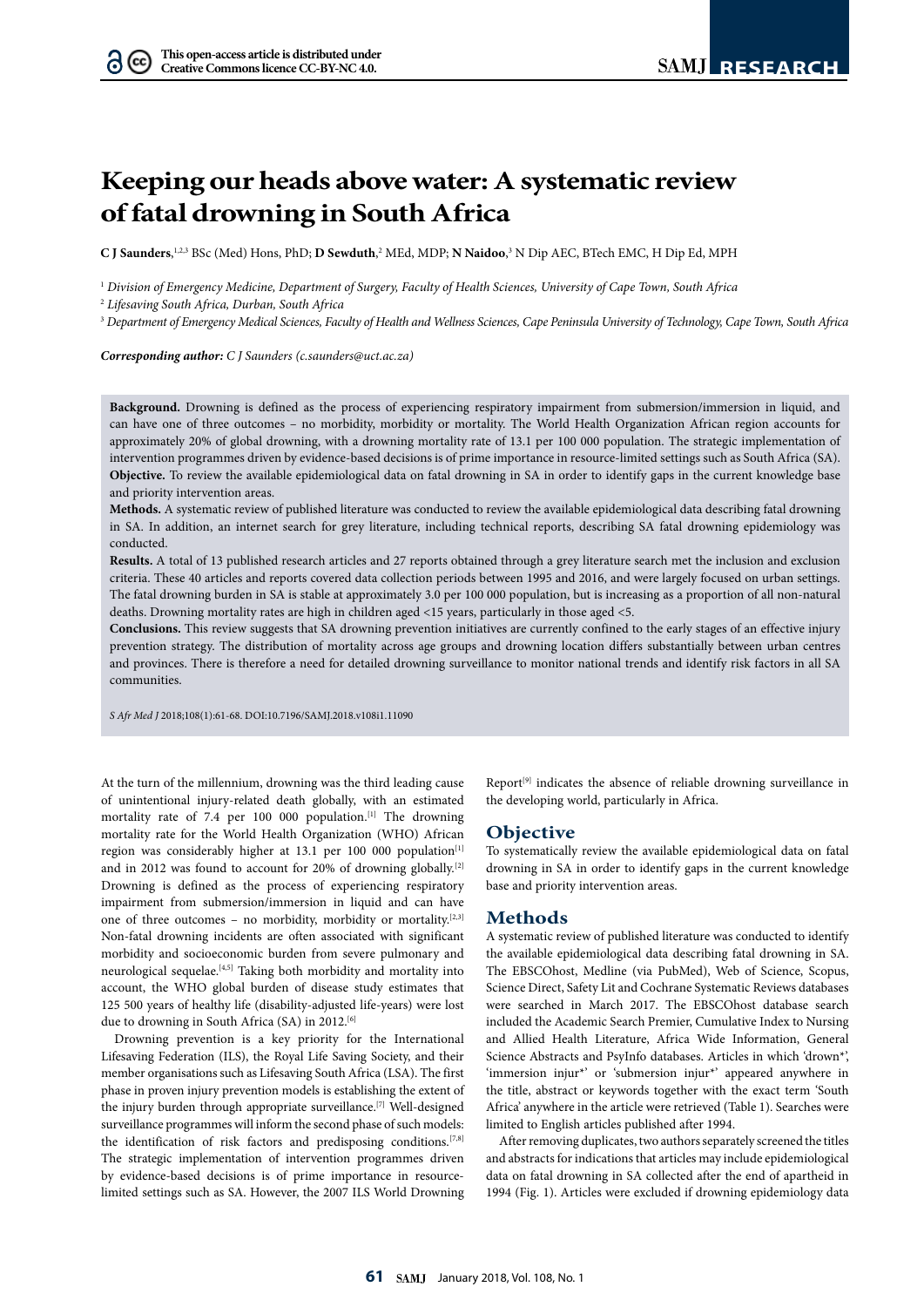|                |                            | Cochrane                     |                              | Web of                       | Science                      |                 |                                                       |                        |
|----------------|----------------------------|------------------------------|------------------------------|------------------------------|------------------------------|-----------------|-------------------------------------------------------|------------------------|
|                | Search terms               | Library, $n$                 | Scopus, $n$                  | Science, n                   | Direct, $n$                  | Medline, $n$    | EBSCOhost <sup><math>\ddagger</math></sup> , <i>n</i> | Safety Lit, n          |
|                | Searched in:               | All text                     | All text                     | Title, abstract,<br>keywords | All text                     | All text        | All text                                              | Textword(s)<br>exact   |
|                | 'South Africa' 773         |                              | 96 313                       | 53 917                       | 221 449                      | 64 54 6         | 881 228                                               | 1554                   |
|                | Searched in:               | Title, abstract,<br>keywords | Title, abstract,<br>keywords | Title, abstract,<br>keywords | Title, abstract,<br>keywords | Title, abstract | Abstract                                              | Textword +<br>synonyms |
| $\overline{2}$ | 'Drown <sup>*'</sup>       | 6                            | 8 2 5 6                      | 3 9 6 1                      | 2 100                        | 2826            | 11 227                                                | 2 1 6 1                |
| 3              | 'Immersion<br>$injur^*$    | 2                            | 19                           | 8                            | 16                           | 7               | 14                                                    | 3                      |
| $\overline{4}$ | 'Submersion 0<br>$injur^*$ |                              | 59                           | 43                           | 26                           | 32              | 58                                                    | 28                     |
| 5              | 2 OR 3 OR 4                | 6                            | 8 2 7 6                      | 3 9 8 7                      | 2 1 2 0                      | 2848            | 11 275                                                | 2 1 7 7                |
| 6              | 1 AND 5                    |                              | 67                           | 57                           | 73                           | 18              | 211                                                   | 13                     |
|                | Unduplicated total $n=221$ |                              |                              |                              |                              |                 |                                                       |                        |

#### **Table 1. Systematic search strategy and results†**

\*Asterisks indicate wildcard characters in Boolean searches in order to capture all spelling variations.<br>"All searches were limited to articles published in English between 1995 (inclusive) and the search date (March 2017) ‡ When searching the EBSCO database, the following databases were selected: Academic Search Premier; Africa Wide Information; CINAHL; General Science Abstracts; Medline; PsyInfo.



*Fig. 1. Flow diagram indicating the systematic search strategy for studies and data sources included in this review. This systematic search was conducted in accordance with PRISMA guidelines for systematic review analysis.[60]*

were collected in or before 1994 for three reasons: (*i*) the historical exclusion of data from the former homeland states during the apartheid era;<sup>[10]</sup> (*ii*) the recognised under-registration of deaths in the black population during the apartheid era;<sup>[11]</sup> and (*iii*) the effects of migrant labour on the estimation of population size during this time.[12] The full text of remaining articles was reviewed by two authors separately. Where it was possible to separate the data, only data on unintentional drowning were included. Where it was not possible to separate the data, this is noted in the results. The bibliographies of included articles were screened for additional articles of relevance,

which were submitted to the same review process before inclusion. Thirteen published research articles were included in this review (Table 2).

In addition, an internet search for grey literature describing SA fatal drowning epidemiology was conducted (March 2017). The websites of Statistics South Africa (Stats SA; www.statssa.gov.za), the South African Medical Research Council (SAMRC; www. mrc.ac.za), the SA government departments of Home Affairs [\(http://www.home-affairs.](http://www.home-affairs.gov.za) [gov.za](http://www.home-affairs.gov.za)) and Health (www.health.gov.za), the South African Police Service ([www.saps.](http://www.saps.gov.za) [gov.za](http://www.saps.gov.za)), the National Sea Rescue Institute (NSRI; <http://www.nsri.org.za/>) and LSA

([http://www.lifesaving.co.za/\)](http://www.lifesaving.co.za/) were searched for relevant data using a search strategy specific to the context of each website. Epidemiological data collected before 1994 were excluded. Twenty-seven additional sources of information were screened and included in this review (Table 3). These included public or technical reports from Stats SA, the SAMRC Violence, Injury and Peace Research Unit (VIPRU) and LSA.

There was a large variation in design, data collection and reporting in the retrieved information, and consequently direct comparison and meta-analysis were not possible. Where appropriate, descriptive statistics including means and standard deviations (SDs) were computed in Microsoft Excel (Microsoft Office for Mac 2011, version 14.6.7, Microsoft, USA), and linear regression was performed using GraphPad PRISM (version 5.02, GraphPad Software, USA).

# **Results**

The systematic search and review strategy retrieved 13 published research articles, and a further 27 reports obtained through a grey literature search, that met the inclusion and exclusion criteria (Fig. 1). These 40 articles and reports covered data collection periods between 1995 and 2016, and were largely focused on urban settings. Drowning surveillance was the primary aim in only seven of the included articles and reports.[13-19]

#### **The drowning burden in SA**

In the included articles and reports, the majority of data reported were sourced from Stats SA (*n*=12) and the SAMRC-VIPRU National Injury Mortality Surveillance Sys-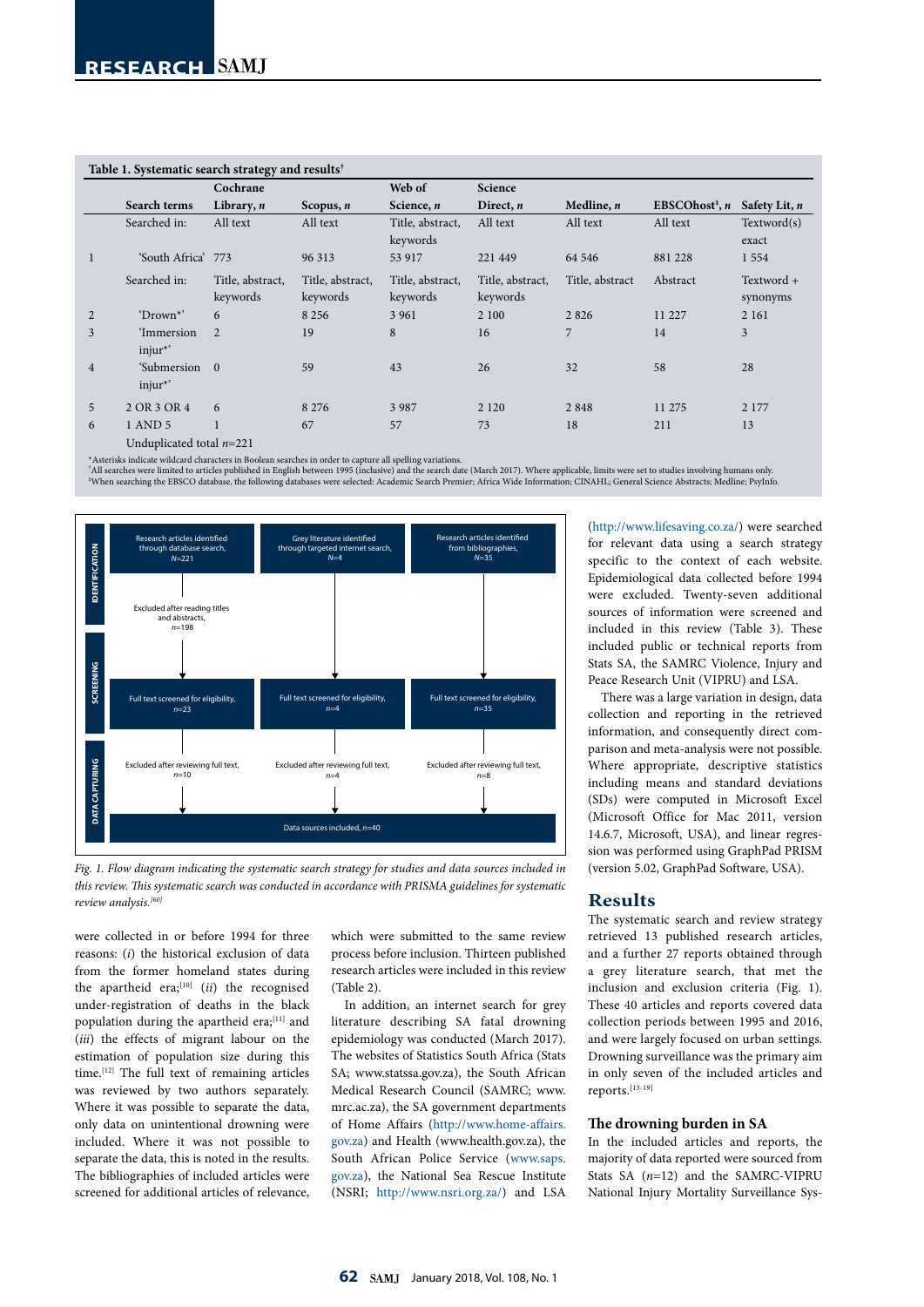| Table 2. Else of published at these included in this fevrew $(n-15)$<br>Author | Year | Title                                                                                              |  |  |  |
|--------------------------------------------------------------------------------|------|----------------------------------------------------------------------------------------------------|--|--|--|
| Burrows et al. $[39]$                                                          | 2009 | Adolescent injuries in urban South Africa: A multi-city investigation of intentional and           |  |  |  |
|                                                                                |      | unintentional injuries                                                                             |  |  |  |
| Burrows et al. <sup>[38]</sup><br>2010                                         |      | Fatal injuries among urban children in South Africa: Risk distribution and potential for reduction |  |  |  |
| Donson and Van Niekerk <sup>[16]</sup>                                         | 2013 | Unintentional drowning in urban South Africa: A retrospective investigation, 2001 - 2005           |  |  |  |
| Garrib et al. <sup>[53]</sup>                                                  | 2011 | Injury mortality in rural South Africa 2000 - 2007: Rates and associated factors                   |  |  |  |
| Groenewald et al. <sup>[42]</sup>                                              | 2016 | Linking mortuary data improves vital statistics on cause of death of children under five years in  |  |  |  |
|                                                                                |      | the Western Cape Province of South Africa                                                          |  |  |  |
| Lin et al. $[17]$                                                              | 2015 | Unintentional drowning mortality, by age and body of water: An analysis of 60 countries            |  |  |  |
| Lu et al. <sup>[13]</sup>                                                      | 2010 | Quality of cause-of-death reporting using ICD-10 drowning codes: A descriptive study of            |  |  |  |
|                                                                                |      | 69 countries                                                                                       |  |  |  |
| $Meel^{[14,50]}$                                                               | 2008 | Drowning deaths in Mthatha area of South Africa (plus erratum)                                     |  |  |  |
| Meel <sup>[51]</sup>                                                           | 2008 | Unnatural deaths among children in the Transkei region of South Africa                             |  |  |  |
| Morris et al. $[15]$                                                           | 2016 | Drowning in Pretoria, South Africa: A 10-year review                                               |  |  |  |
| Pretorius and Van Niekerk <sup>[40]</sup>                                      | 2015 | Childhood psychosocial development and fatal injuries in Gauteng, South Africa                     |  |  |  |
| Reid et al. $[41]$                                                             | 2016 | Where do children die and what are the causes? Under-5 deaths in the Metro West geographical       |  |  |  |
|                                                                                |      | service area of the Western Cape, South Africa, 2011                                               |  |  |  |
| Streatfield et al. <sup>[52]</sup>                                             | 2014 | Mortality from external causes in Africa and Asia: Evidence from INDEPTH Health and                |  |  |  |
|                                                                                |      | Demographic Surveillance System Sites                                                              |  |  |  |

# **Table 2. List of published articles included in this review (***n***=13)**

#### **Table 3. List of grey literature and reports included in this review (***n***=27)**

| Author/authoring         |      |                                                                                                                                |  |  |  |
|--------------------------|------|--------------------------------------------------------------------------------------------------------------------------------|--|--|--|
| body                     | Year | <b>Title</b>                                                                                                                   |  |  |  |
| MRC-UNISA[32]            | 2003 | A profile of fatal injuries in South Africa: Fourth annual report of the National Injury Mortality Surveillance<br>System 2002 |  |  |  |
| MRC-UNISA[33]            | 2004 | A profile of fatal injuries in South Africa: Fifth annual report 2003 of the National Injury Mortality<br>Surveillance System  |  |  |  |
| MRC-UNISA[34]            | 2005 | A profile of fatal injuries in South Africa: Sixth Annual report of the National Injury Mortality Surveillance<br>System 2004  |  |  |  |
| MRC-UNISA[36]            | 2008 | A profile of fatal injuries in South Africa 2007                                                                               |  |  |  |
| MRC-UNISA[37]            | 2009 | A profile of fatal injuries in South Africa 2008                                                                               |  |  |  |
| MRC-UNISA[43]            | 2009 | A profile of fatal injuries in Mpumalanga                                                                                      |  |  |  |
| MRC-UNISA[47]            | 2010 | A profile of fatal injuries in Gauteng 2009                                                                                    |  |  |  |
| MRC-UNISA[45]            | 2012 | A profile of fatal injuries in Mpumalanga 2010                                                                                 |  |  |  |
| MRC-UNISA[46]            | 2013 | A profile of fatal injuries in Mpumalanga 2011                                                                                 |  |  |  |
| MRC-UNISA[49]            | 2013 | A profile of fatal injuries in Gauteng 2011                                                                                    |  |  |  |
| Stats SA <sup>[20]</sup> | 2005 | Mortality and causes of death in South Africa, 1997-2003: Findings from death notification (P0309.3)                           |  |  |  |
| Stats $SA^{[21]}$        | 2006 | Mortality and causes of death in South Africa, 2003 and 2004: Findings from death notification (P0309.3)                       |  |  |  |
| Stats SA[22]             | 2007 | Mortality and causes of death in South Africa, 2005: Findings from death notification (P0309.3)                                |  |  |  |
| Stats SA[23]             | 2008 | Mortality and causes of death in South Africa, 2006: Findings from death notification (P0309.3)                                |  |  |  |
| Stats SA[24]             | 2010 | Mortality and causes of death in South Africa, 2008: Findings from death notification (P0309.3)                                |  |  |  |
| Stats $SA^{[25]}$        | 2011 | Mortality and causes of death in South Africa, 2009: Findings from death notification (P0309.3)                                |  |  |  |
| Stats SA[26]             | 2013 | Mortality and causes of death in South Africa, 2010: Findings from death notification (P0309.3)                                |  |  |  |
| Stats SA[27]             | 2014 | Mortality and causes of death in South Africa, 2011: Findings from death notification (P0309.3)                                |  |  |  |
| Stats SA[28]             | 2014 | Mortality and causes of death in South Africa, 2012: Findings from death notification (P0309.3)                                |  |  |  |
| Stats SA[29]             | 2014 | Mortality and causes of death in South Africa, 2013: Findings from death notification (P0309.3)                                |  |  |  |
| Stats SA[30]             | 2015 | Mortality and causes of death in South Africa, 2014: Findings from death notification (P0309.3)                                |  |  |  |
| Stats SA[31]             | 2017 | Mortality and causes of death in South Africa, 2015: Findings from death notification (P0309.3)                                |  |  |  |

MRC-UNISA = MRC-UNISA Crime, Violence and Injury Lead Programme; Stats SA = Statistics South Africa.

tem (NIMSS) (*n*=17), both of which are based on vital registration records. Fig. 2 shows the number of fatal accidental drownings per year as indicated in the annual Stats SA P0309.3 report on mortality and causes of death in SA between 1997 and 2015.[20-31] In the most recent 5 years between 2011 and 2015, there was an average of 1 541

(SD 81) fatal drownings per year, with a mean drowning mortality rate of 2.87 (0.23) per 100 000 population (Fig. 2). Although the absolute number of fatal drownings increased significantly between 1999 and 2015 ( $r^2$ =0.419;  $p$ =0.012), the drowning mortality rate per 100 000 population remained consistent  $(r^2=0.243; p=0.087)$ .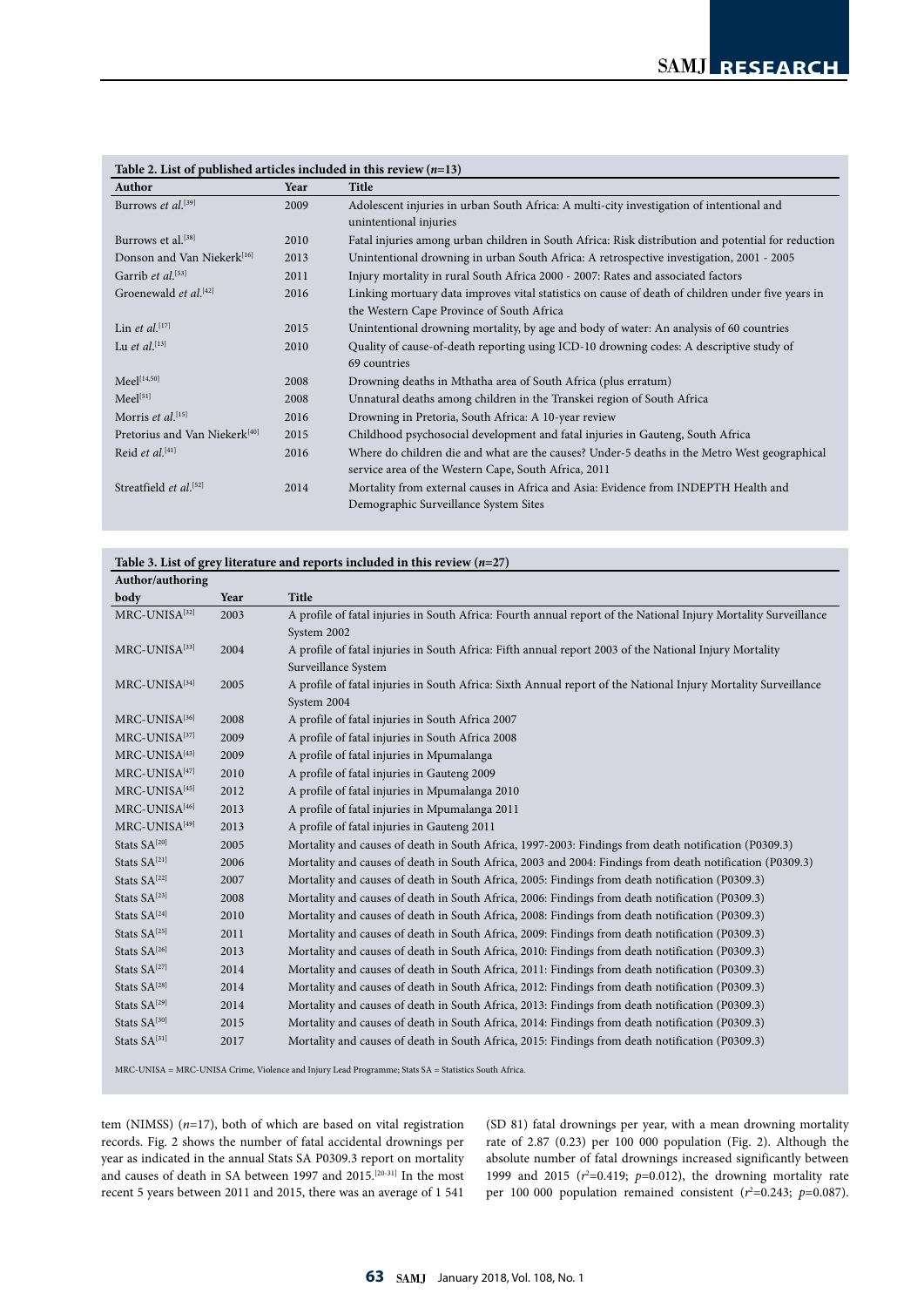

*Fig. 2. Trends in (A) drowning mortality rate and the proportion of nonnatural deaths made up by drowning, and (B) the number of drowning fatalities reported annually by Statistics South Africa. Data were extracted from the StatsSA annual P0309.3 reports on mortality and causes of death in*  South Africa.<sup>[20-31]</sup>  $r^2$  represents the coefficient of determination of the linear *regression, which includes 95% confidence intervals. The 1997 data point is an outlier and was therefore excluded from the linear regression analysis in both A and B.*

However, drowning fatalities as a proportion of all non-natural deaths rose significantly over this same period  $(r^2=0.465; p=0.007)$ . Lu *et al.*<sup>[13]</sup> investigated the quality of 'cause of death' reporting in drowning fatalities. Using the WHO mortality database, 147 unintentional drowning deaths were reported for SA in 2005, which differs remarkably from the 1 231 drowning and submersion fatalities reported by Stats  $SA^{[22]}$  for the same year. Lin *et al.*<sup>[17]</sup> examined unintentional drowning mortality across 60 countries using mortality data from the WHO Health Statistics and Health Information services and reported an age-standardised drowning mortality rate of 2.5 per 100 000 population for SA between 2007 and 2009.

The NIMSS, undertaken by the SAMRC-VIPRU in collaboration with pathology services, has varying degrees of coverage of injury fatalities reported by medicolegal laboratories in several urban centres across SA.[32-37] Coverage has varied by location and by year over the period of its existence, representing 35 - 56% of all nonnatural deaths in SA with higher coverage in urban centres. Fig. 3 presents the age-adjusted unintentional drowning mortality rate per 100 000 population across the major urban centres included in the NIMSS annual reports between 2001 and 2007.<sup>[34-36]</sup> In addition, Donson and Van Niekerk<sup>[16]</sup> performed a retrospective review of unintentional fatal drowning in five urban centres in SA using the NIMSS data. Age-adjusted drowning mortality rates ranged from 1.4 per 100 000 population in the inland city of Pretoria to 2.7 per 100 000 in the coastal city of Cape Town between 2001 and 2005. In these five cities, the child drowning mortality rate (3.2 per 100 000 population) was more than double the adult drowning mortality rate (1.5 per 100 000) across this time period. Morris et al.<sup>[15]</sup>

performed a 10-year retrospective review of drowning mortality (both intentional and unintentional) in Pretoria and reported 278 confirmed drowning fatalities between 2002 and 2011, representing 1.2% of the caseload for the relevant inland, urban medicolegal laboratory.

Three published articles analysed NIMSS data to describe fatal injury epidemiology in SA children specifically. Burrows and colleagues investigated fatal injuries in children  $(0 - 14 \text{ years})^{[38]}$  and adolescents (10 - 19 years)<sup>[39]</sup> in six South African cities (Buffalo City, Cape Town, Johannesburg, eThekwini, Tshwane, Nelson Mandela Metro) between 2001 and 2003. The age-adjusted unintentional drowning mortality rate across all six cities was 5.3 per 100 000 population for male children and 2.1 per 100 000 for female children.[38] Drowning mortality rates differed considerably across cities, ranging from 2.2 per 100 000 population in Cape Town to 9.2 per 100 000 in Buffalo City; however, drowning was in the top five causes of fatal injury across all six cities.<sup>[38]</sup> The populationattributable risk for drowning in children was high for both sex and city, indicating substantial potential for risk reduction.[38] In adolescents, drowning accounted for approximately a third of nontransport-related unintentional injuries (males 34%, females 27%).[39] Pretorius and Van Niekerk<sup>[40]</sup> investigated the occurrence of injury mortality in Gauteng Province in children (0 - 19 years of age), where drowning represented 8.9% of the total fatal injury burden between 2008 and 2011. Two studies used the Western Cape local mortality surveillance system to describe causes of death in young children in the Western Cape.<sup>[41,42]</sup> In 2011, drowning accounted for 2.8% of deaths in children aged <5 years in the Western Cape.<sup>[42]</sup>

NIMSS coverage has recently been limited to the inland provinces of Mpumalanga and Gauteng. In Mpumalanga, there was an average of 112 (SD 27) fatal drownings annually between 2008 and 2011, with a mean age-adjusted unintentional drowning mortality rate of 3.3 (0.8) per 100 000 population.[43-46] Drowning was consistently the leading cause (27.5% (2.0%)) of non-transport-related unintentional injury deaths. In Gauteng, there was an average of 172 (31) fatal drownings annually between 2008 and 2011, with a mean age-adjusted drowning mortality rate of 2.1 (0.5) per 100 000 population.<sup>[47-49]</sup> Drowning accounted for an average of 13.6% (2.9%) of non-transport-related unintentional injury deaths in Gauteng during this time.

There is a paucity of data describing drowning in rural settings in SA. One study included combined intentional and unintentional drowning data for Mthatha, a rural inland town in the Eastern Cape Province.<sup>[14,50]</sup> On the assumption of zero population growth, the drowning mortality rate increased from 4.0 per 100 000 population in 1995 to 12.0 per 100 000 in 2004. Another study in Mthatha described non-natural deaths in children aged <18 years, where drowning made up 39.4% of all non-traumatic violent deaths (*n*=166) between 1996 and 2004.[51] Two studies have published analyses of injury-related mortality at a rural demographic surveillance site in northern KwaZulu-Natal Province.[52,53] The Africa Centre is a health and demographic surveillance system site in a predominantly rural setting.<sup>[52]</sup> Between 2000 and 2007, accidental drowning accounted for 3.3% of all injury deaths at this site and was the second most common cause of injury death in children after road traffic injuries.[53] Streatfield *et al.*[52] reported an age-sex-time standardised drowning mortality rate of 0.07 per 1 000 person-years at this site for adult males.

#### **Drowning mortality differs according to age**

Drowning mortality is consistently higher in children aged <15 years than in adults. On average, 43.2% (SD 2.0%) of drownings described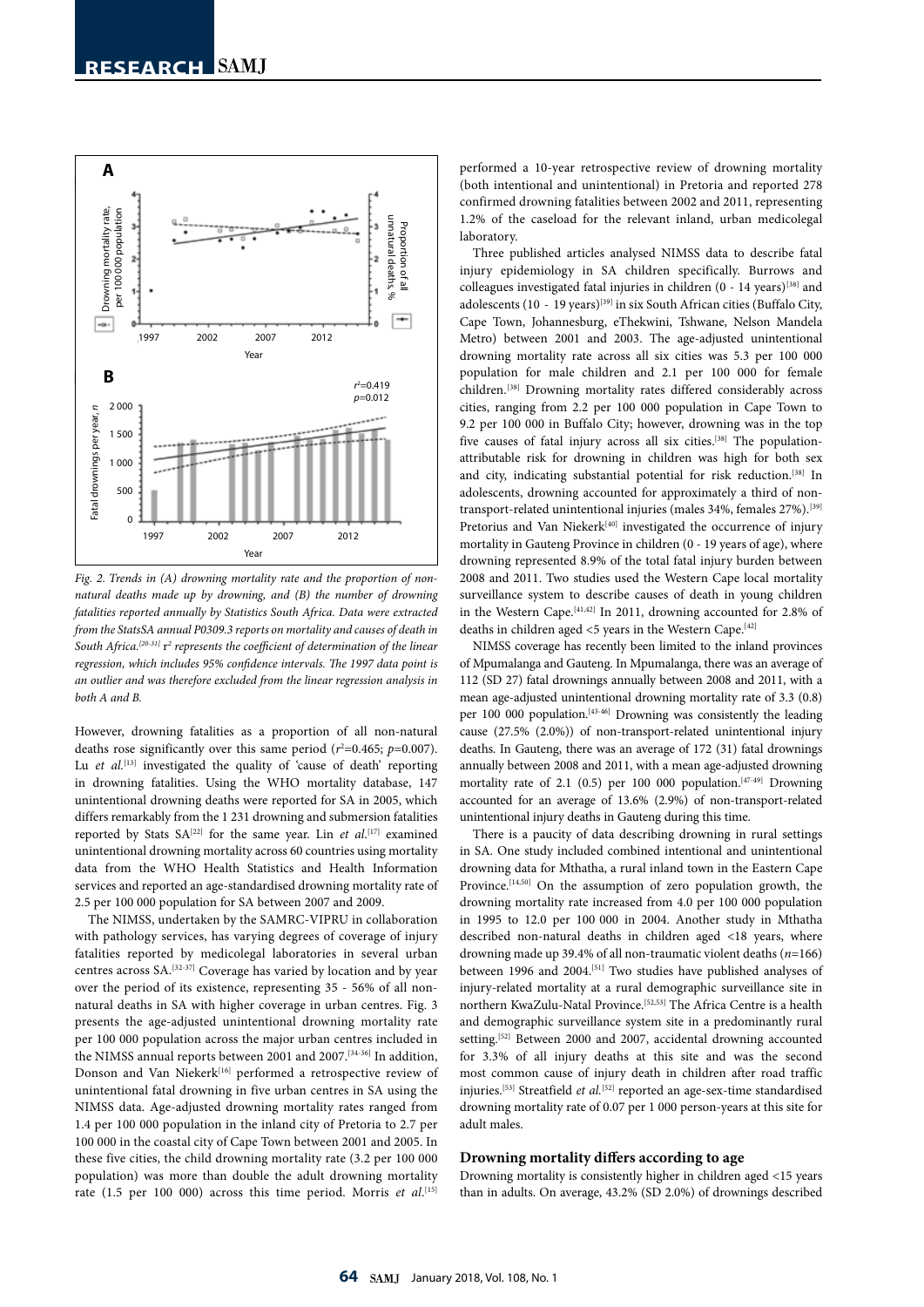

*Fig. 3. Trends in age-standardised drowning mortality rate in four South African cities between 2001 and 2007. Data were extracted from the SA Medical Research Council National Injury Mortality Surveillance System annual reports.<sup>[32.36]</sup>* r<sup>2</sup> represents the coefficient of determination of the linear *regression, which includes 95% confidence intervals.*

in the NIMSS annual reports occurred in children aged <15 years (Table 4).[32-37] Morris *et al.*[15] reported that 55% of drowning deaths in Pretoria involved children aged <18 years. This was consistent with data from rural settings such as the Africa Centre, where 65% of drownings occurred in children aged <15 years.<sup>[53]</sup> LSA published two circulars analysing fatal drowning incidents reported in the SA media in 2015 (*n*=232, representing 16% of fatal drownings)<sup>[18]</sup> and 2016 ( $n=249$ ).<sup>[19]</sup> The highest proportion of reported incidents occurred in children aged <10 years (33.0% in 2015 and 29.1% in 2016). In an investigation of unintentional drowning mortality across 60 countries, the age-standardised death rates for SA were highest in the age group 0 - 4 years (4.4 per 100 000 population, 95% confidence interval (CI) 4.1 - 4.8). Interestingly, this was followed by adults aged >65 years (3.2 per 100 000, 95% CI 2.8 - 3.6) and then children aged 5 - 14 years (2.9 per 100 000, 95% CI 2.7 - 3.1).[17] Similarly, the NIMSS annual reports consistently report the highest proportion of drowning fatalities occurring in the age group 1 - 4 years (Table 4). In Donson and Van Niekerk's[16] city-level analysis of NIMSS data, the highest ageadjusted drowning mortality rates were 6.3 per 100 000 population in children aged 0 - 4 years, and 2.2 per 100 000 in children aged 5 - 14 years. The age group 0 - 4 years had the highest drowning mortality rate in all five cities investigated, the rate being particularly high in the inland cities of Johannesburg (9.3 per 100 000 population) and Pretoria  $(6.9 \text{ per } 100 \text{ } 000)$ . [16] In a separate analysis of drowning in Pretoria, 19% of all drowning fatalities occurred in the age group 1 - 2 years and 15% occurred in children aged  $\leq$ 1 year.<sup>[15]</sup> Pretorius and Van Niekerk<sup>[40]</sup> investigated the occurrence of injury mortality in Gauteng in developmentally meaningful age groups. Drowning accounted for 9.4% of injury mortality in infancy (0 - 1 years), 16.8% in early childhood (2 - 3 years), 13.4% in preschool children (4 - 6 years), 13.1% in school-age children (7 - 12 years) and 3.0% in adolescence (13 - 19 years), with the highest mortality rate observed in early childhood (1.29 per 100 000 population).

# **Drowning mortality differs between males and females**

Drowning mortality was consistently higher in males than in females across all included articles and reports. Burrows et al.<sup>[38]</sup> observed that the difference in mortality rate by sex was highest for drowning when compared with other fatal injuries in SA

| Table 4. Summary of drowning mortality data from the NIMSS Annual Reports, 2002 - 2008[32-37] |                          |              |                  |                                                    |             |                   |                |
|-----------------------------------------------------------------------------------------------|--------------------------|--------------|------------------|----------------------------------------------------|-------------|-------------------|----------------|
| Year                                                                                          | 2002                     | 2003         | 2004             | 2005                                               | 2007        | 2008              | Mean (SD)      |
| NIMSS coverage*                                                                               | 37 mortu-                | 36 mortu-    | 35 mortu-        | 21 mortu-                                          | 39 mortu-   | 62 mortu-         | n/a            |
|                                                                                               | aries in 6               | aries in 7   | aries in 7       | aries in 6                                         | aries in 7  | aries in 8        |                |
|                                                                                               | provinces                | provinces    | provinces        | provinces                                          | provinces   | provinces         |                |
|                                                                                               | $(35 - 40)$              | $({\sim}36)$ | $({\sim}40)$     | $({\sim}39)$                                       | $(48 - 56)$ | $(39 - 52)$       |                |
| Non-natural deaths, $N$                                                                       | 25 4 94                  | 22 248       | 23 938           | 23 541                                             | 33 4 84     | 31 177            | 26 647 (4 581) |
| Drowning as a proportion of non-transport                                                     | 16.2(408)                | (406)        | 16.5(430)        | 15.2(357)                                          | 14.9(652)   | 14.4 (784)        | 15.4(0.9)      |
| unintentional injury fatalities, $\%$ ( <i>n</i> )                                            |                          |              |                  |                                                    |             |                   |                |
| Age group (years) accounting for highest                                                      | $1 - 4(22.8^{\ddagger})$ |              |                  | $1 - 4(19.5^{\text{T}})$ 1 - 4 (20.7) 1 - 4 (19.9) |             | $1 - 4(16.6)$ n/a |                |
| proportion of fatal drowning (%)                                                              |                          |              |                  |                                                    |             |                   |                |
| Proportion of drowning fatalities that                                                        | $44.0^{\ddagger}$        | 41.9         | $46.0^{\dagger}$ | 42.9                                               | 44.3        | 40.2              | 43.2(2.0)      |
| occurred in children aged <15 years, %                                                        |                          |              |                  |                                                    |             |                   |                |
| Cape Town                                                                                     |                          | ŧ            | 37.3             | 28.0                                               | 32.9        |                   | 32.7(4.7)      |
| eThekwini/Durban                                                                              |                          | $\dagger$    | 36.3             | 33.3                                               | 42.0        |                   | 37.2(4.4)      |
| Johannesburg                                                                                  |                          |              | 61.4             | 57.6                                               | 38.1        |                   | 52.4(12.5)     |
| Tshwane/Pretoria                                                                              | $\ddot{\tau}$            | Ť            | 55.2             | 64.7                                               | 55.3        |                   | 58.4(5.5)      |

NIMSS = SAMRC-VIPRU National Injury Mortality Surveillance System; SD = standard deviation; n/a = not applicable; SA = South Africa.<br>\*There are nine provinces in SA. The figures in parentheses indicate the estimated NIMSS

† Not available.

‡ Estimates taken from graphical data.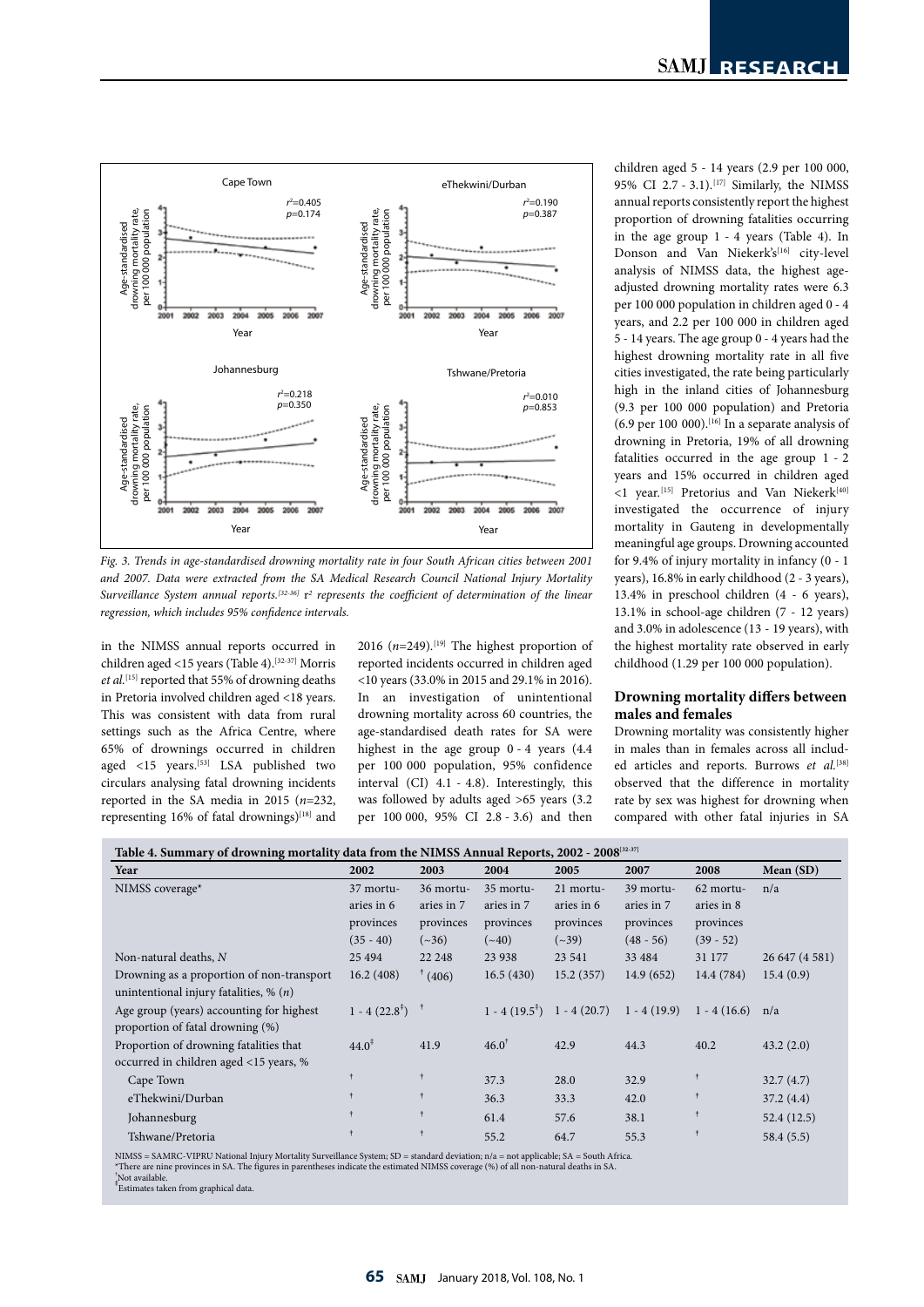children. In Pretoria, 79% of fatal drowning victims were male.<sup>[15]</sup> The male-to-female ratio ranged between  $2.8^{[14]}$  and  $4.0$ ,  $^{[16]}$  and was highest in the 45 - 59, 15 - 29 and 30 - 44 years age groups.<sup>[16]</sup> Donson and Van Niekerk<sup>[16]</sup> reported an age-adjusted drowning mortality rate of 3.4 per 100 000 population in males compared with 0.9 per 100 000 in females in an urban setting. This was consistent with observations in a rural setting, where Garrib *et al.*<sup>[53]</sup> reported a drowning mortality rate of 6.2 per 100 000 person-years in males compared with 3.4 per 100 000 in females.

#### **Drowning risk factors**

Drowning occurred disproportionately in the summer months of December, January and February.<sup>[15,16]</sup> Donson and Van Niekerk<sup>[16]</sup> reported that just under half (48.9% (SD 3.2%)) of drowning incidents occurred over weekends (Fridays to Sundays – Sundays 17.9%, Saturdays 17.2%), mostly between 12h00 and 19h59 (59.0%  $(SD 4.7%)$ .

With the exception of the coastal city of Port Elizabeth, where 76.4% of drownings occurred in the sea, approximately half of drowning incidents occurred in and around the home (Johannesburg 51.6%, Pretoria  $46.7\%$ ).<sup>[16]</sup> This was particularly the case in young children, with 70.0% of drownings in children aged 0 - 4 years occurring in or around the home in buckets, bathtubs and swimming pools.[16] In the inland city of Pretoria, infants were more likely to drown in swimming pools (56%) and buckets (17%), while an even higher proportion of drownings in toddlers occurred in swimming pools (69%).<sup>[15]</sup> Fatal drowning in older children, adolescents and adults was more evenly distributed between swimming pools, dams and rivers.[15] There was a paucity of data regarding activity prior to drowning. In media reports compiled by LSA, the activity prior to drowning was unknown in 21.6% of cases. Victims were swimming in 27.8% of cases, playing near water in 13.5% and fishing in 9.4%.<sup>[18,19]</sup>

Few studies reported on blood alcohol content (BAC) at the time of drowning. In Pretoria, alcohol was detected in 42% of drowning fatality cases in which blood alcohol analysis was undertaken, of which 35% (*n*=37 males, *n*=3 females) had a BAC >0.05 g/100 mL.<sup>[15]</sup> Similarly, Donson and Van Niekerk<sup>[16]</sup> observed that alcohol was detected in 40% of drowning fatality cases in which blood alcohol analysis was undertaken; of these, 85% had levels >0.05 g/100 mL. One-third of cases in which alcohol was detected had a BAC consistent with being 'drunk' to 'very drunk', and males were 11 times more likely than females to have a positive BAC result.  $^{\left[ 16\right] }$ 

#### **Discussion**

This systematic review aimed to identify and review the available epidemiology data on fatal drowning in SA in order to identify gaps in the current knowledge base and priority intervention areas. It has highlighted the lack of current and routine drowning surveillance in SA. The results provide an overview of the drowning burden in SA. Although many of the included data are outdated, the analysis of vital registration records from Stats SA reports suggests that the drowning mortality rate in SA is stable at ~3.0 per 100 000 population. It is, however, interesting to note that the proportion of non-natural deaths accounted for by drowning is increasing. This may be due to sustained and focused public health efforts to reduce the burden of other injuries such as burns and road traffic injuries. The populationattributable risk for fatal drowning in children is >40% for both sex and city in SA,<sup>[38]</sup> indicating substantial potential for drowning risk reduction by identifying and targeting high-risk locations and risk factors through similar drowning prevention programmes. The mortality rate presented here is just under half that reported for

global drowning estimates (7.4 per 100 000 population).[1] However, there is a large variation in global drowning mortality, with drowning rates in low- and middle-income countries reported to be over three times higher than those in high-income countries.[2] In an analysis of 60 countries, SA ranked 21st in all-age drowning mortality but among the top 10 for child drowning mortality.<sup>[17]</sup>

Drowning mortality rates are high in SA children aged <15 years, particularly in those aged <5 years. This is consistent with global patterns, where male children aged <5 years have been found to have the highest drowning mortality rates.<sup>[1]</sup> The high proportion of drownings that occur in and around the home in this age group highlights the need for campaigns to increase awareness and implementation of safety measures around the home including barriers to access, improved supervision and water safety education.<sup>[8]</sup> There is a paucity of local legislation regulating residential pool safety measures,<sup>[54]</sup> which clearly highlights the need for policy engagement in local government structures. In addition, addressing broader socioeconomic determinants of health such as infrastructure and formal housing development, as well as improving access to sanitation, may have a significant effect on drowning in SA.<sup>[55]</sup> There is very limited evidence describing activity prior to drowning, which appears to be unknown in a substantial proportion of drowning incidents in SA. This is consistent with the findings of a recent systematic review describing global risk factors for fatal river drowning,<sup>[56]</sup> which reported a scarcity of published studies describing activity prior to drowning.

A recent study by Joanknecht et al.<sup>[5]</sup> described a retrospective chart review of immersion injuries admitted to Red Cross War Memorial Children's Hospital (RCWMCH) in Cape Town, SA. This study was not included in the current review as it largely reports on non-fatal drowning injuries. However, the drowning risk factors and trends described are worth noting in comparison with the results presented here. RCWMCH admits children up to 14 years of age, and 60% of admissions for immersion injuries were of children aged <5 years (70.7% male). Similar to the findings for fatal drowning presented here, the majority of drowning incidents occurred in and around the home (60.5%), but were only witnessed in 19% of cases.[5] The authors further described an interesting relationship between location of drowning, age and first language in these children. In particular, children aged <5 years were more likely than older children to drown in buckets, baths and private swimming pools, while the majority of older children drowned in rivers, public swimming pools and the ocean.<sup>[5]</sup> The highest proportion of drownings in Afrikaans- and English-speaking children occurred in private swimming pools, while among Xhosa-speaking children the highest proportion occurred in public swimming pools and buckets.[5] First language may be used as a gross proxy for population group. The majority of South Africans living in informal settlements are from the black and coloured population groups,<sup>[57]</sup> and this uniquely SA pattern of drowning prevalence is therefore likely to be a result of specific racialised socioeconomic determinants of health. In homes without a plumbed water supply, water for cooking and cleaning must be collected from central collection points daily and is kept in buckets around the home. Although not supported by the evidence presented in this review, poor infrastructure in these settlements may create additional drowning risks such as large puddles associated with water leaks, uncovered storm-water drains and open grey/black-water channels.[58] Members of low-income households are also not likely to have access to private swimming pools, and therefore make use of public swimming pools and bodies of water accessible to the public.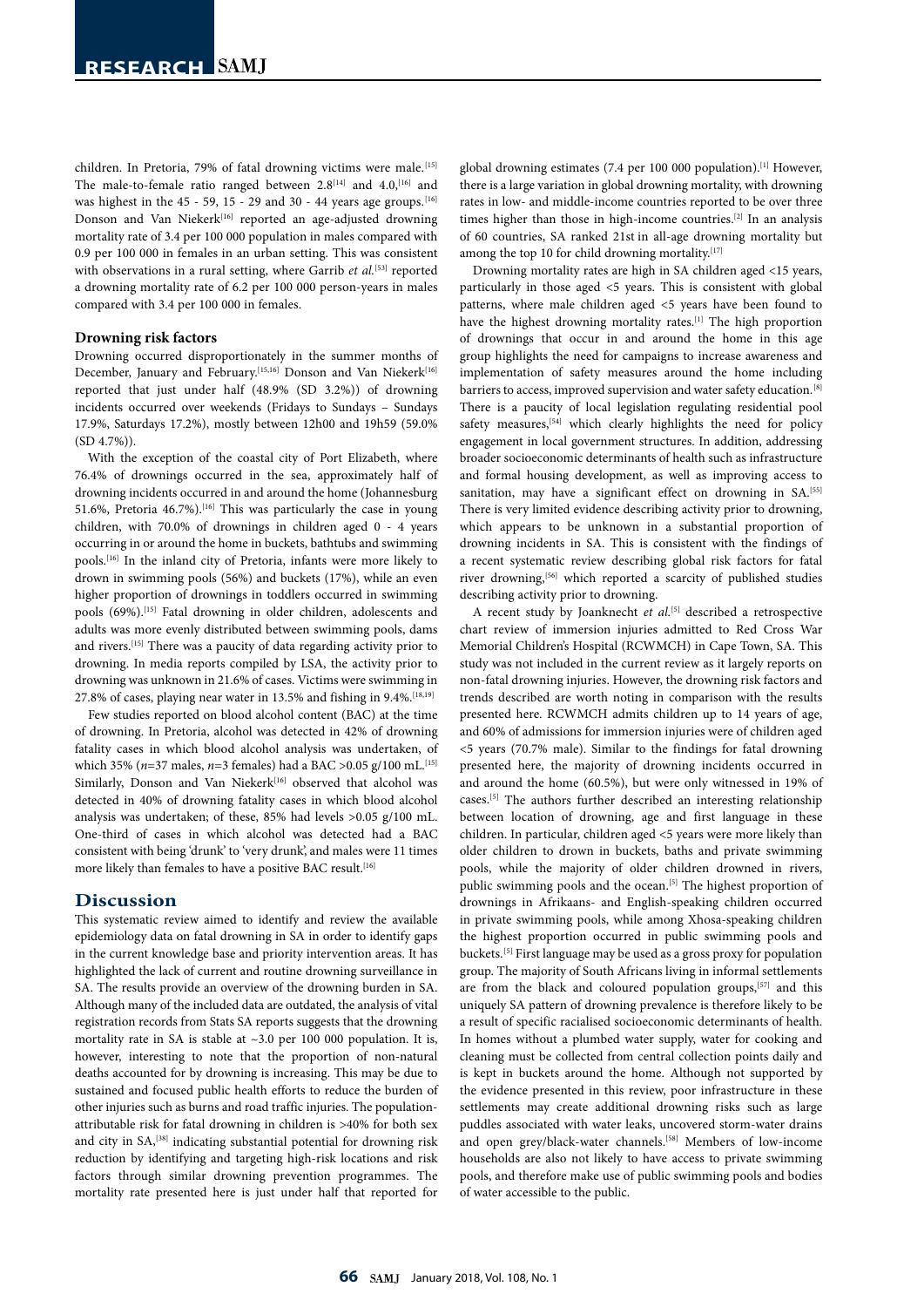The ratio of male-to-female drowning reported here is higher than that reported globally, where males are generally twice as likely to drown as females, but is consistent with the higher drowning prevalence in males globally.[1,2] The high ratio of male to female drowning is particularly pronounced in adulthood, and this observation may be explained by increased risk-taking behaviour in males, particularly in teenagers and during early adulthood.<sup>[59]</sup> This is supported by the observation that adult males were more likely than females to be under the influence of alcohol at the time of death. There were limited data describing drowning risk factors other than sex and age. The prevalence of drowning was highest in the warmer summer months, during weekends and during the mid- to late afternoon. Although no exposure data are available, it can reasonably be hypothesised that this pattern reflects the higher exposure during these times. The limited data available suggest that ~40% of drowning victims, males in particular, will test positive for blood alcohol at the time of death. Globally, alcohol use around bodies of water has been identified as a significant risk factor for drowning in adolescents and adults.<sup>[2]</sup>

#### **Study limitations**

There are several limitations to the data presented in this review. First, the majority of the data included were extracted from vital registration records or medicolegal autopsy records and therefore exclude cases where the body was not recovered after drowning.<sup>[17]</sup> Such cases are likely to be biased towards drowning incidents in large bodies of water and may therefore affect the distribution of drowning across locations. Second, there is inconsistency in the separation and annotation of unintentional and intentional drowning incidents. Although this review has attempted to include only data relating to unintentional drowning, there are cases noted in the results where it was not possible to do so. Donson and Van Niekerk<sup>[16]</sup> have previously reported that 79.9% of deaths from drowning in SA were unintentional, and it can therefore be assumed that, where included, intentional drowning deaths are under-represented in the data. Third, the data presented here are mainly focused on urban SA, and data on drowning in rural areas are conspicuous in their paucity.

# **Conclusions**

The SA public health system is laden with a high infectious disease burden and a high prevalence of injury, including violence, transport-related injuries and burns, and there are limited resources for injury prevention programmes outside these high-priority areas. It is therefore imperative that drowning prevention initiatives are evidence-based and effective. This review suggests that SA drowning prevention initiatives are currently confined to the early stages of an effective injury prevention strategy. The results presented suggest that drowning mortality and the distribution of mortality across age groups and drowning location differ substantially between urban centres and provinces. However, there are few supporting data sources for these findings. In addition, there is very little exploration of other risk factors such as activity prior to drowning and the role of alcohol consumption. Evidence suggests that epidemiological studies describing specific risk factors associated with location of, and activity prior to, drowning are needed to inform targeted intervention strategies.[56] Furthermore, there is a gap in the evidence base relating to risk factors for adult drowning. There is therefore a need for consistent and detailed drowning surveillance in SA in order to monitor national trends as well as identify risk factors in all SA communities and allow for temporal and spatial comparison of drowning epidemiology at both a national and international level. This requires a collaborative

system including first-response organisations, local government, hospital emergency departments and forensic departments as well as a co-ordinating body such as the National Department of Health or a national water safety authority.

#### **Acknowledgements.** None.

**Author contributions.** CJS contributed to the conception and design of the work, data acquisition and analysis, interpretation of the data and drafting the manuscript. DS contributed to the conception of the work and critical revision of the manuscript. NN contributed to data analysis, interpretation of the data and critical revision of the manuscript. All authors approved the final version of this manuscript and accept responsibility for the accuracy and integrity of this work.

**Funding.** The work reported did not require project funding. **Conflicts of interest.** None.

- 1. Peden MM, McGee K. The epidemiology of drowning worldwide. Inj Control Saf Promot 2003;10(4):195-199. https://doi.org/10.1076/icsp.10.4.195.16772
- 2. World Health Organization. Global Report on Drowning: Preventing a Leading Killer. Geneva: WHO, 2014. [http://www.who.int/violence\\_injury\\_prevention/global\\_report\\_drowning/en/](http://www.who.int/violence_injury_prevention/global_report_drowning/en/) (accessed 15 January 2017).
- 3. Idris AH, Berg RA, Bierens J, et al. Recommended guidelines for uniform reporting of data from drowning. Circulation 2003;108(20):2565-2574. https://doi.org/10.1161/01.CIR.0000099581.70012.68 4. Suominen PK, Vähätalo R. Neurologic long term outcome after drowning in children. Scand J Trauma<br>4. Suominen PK, Vähätalo R. Neurologic long term outcome after drowning in children. Scand J Trauma
- Resusc Emerg Med 2012;20(55):1-7.<https://doi.org/10.1186/1757-7241-20-55> 5. Joanknecht L, Argent AC, van Dijk M, van As AB. Childhood drowning in South Africa: Local data should inform prevention strategies. Pediatr Surg Int 2015;31(2):123-130. [https://doi.org/10.1007/](https://doi.org/10.1007/s00383-014-3637-0 ) [s00383-014-3637-0](https://doi.org/10.1007/s00383-014-3637-0 )
- 6. Department of Health Statistics and Information Systems. WHO Methods and Data Sources for Country-level Causes of Death. Geneva: World Health Organization, 2014. [http://www.who.int/](http://www.who.int/healthinfo/statistics/GlobalCOD_method.pdf) [healthinfo/statistics/GlobalCOD\\_method.pdf](http://www.who.int/healthinfo/statistics/GlobalCOD_method.pdf) (accessed 15 January 2017).
- 7. Finch C. A new framework for research leading to sports injury prevention. J Sci Med Sport 2006;9(1- 2):3-9. https://doi.org/10.1016/j.jsams.2006.02.009
- 8. World Health Organization. Preventing Drowning: An Implementation Guide. Geneva: WHO, 2017. http://www.who.int/violence\_injury\_prevention/drowning/drowning\_prevention\_guide/en/ (accessed 29 April 2017).
- 9. International Life Saving Federation. World Drowning Report 2007. Leuven: ILSF, 2007. [https://ilsf.](https://ilsf.org/drowning-prevention/library/world-drowning-report) [org/drowning-prevention/library/world-drowning-report](https://ilsf.org/drowning-prevention/library/world-drowning-report) (accessed 4 December 2017).
- 10. Kibel SM, Joubert G, Bradshaw D. Injury-related mortality In South African children, 1981 1985. S Afr Med J 1990;78:398-403.
- 11. Botha JL, Bradshaw D. African vital statistics a black hole? S Afr Med J 1985;67:977-981.
- 12. Davis S, Smith LS. The epidemiology of drowning in Cape Town 1980 1983. S Afr Med J 1985;68:739-742.
- 13. Lu T-H, Lunetta P, Walker S. Quality of cause-of-death reporting using ICD-10 drowning codes: A descriptive study of 69 countries. BMC Med Res Methodol 2010;10:30. [https://doi.org/10.1186/1471-](https://doi.org/10.1186/1471-2288-10-30 ) [2288-10-30](https://doi.org/10.1186/1471-2288-10-30 )
- 14. Meel BL. Drowning deaths in Mthatha area of South Africa. Med Sci Law 2008;48(4):329-332. [https://](https://doi.org/10.1258/rsmmsl.48.4.329 ) [doi.org/10.1258/rsmmsl.48.4.329](https://doi.org/10.1258/rsmmsl.48.4.329 )
- 15. Morris NK, du Toit-Prinsloo L, Saayman G. Drowning in Pretoria, South Africa: A 10-year review. J Forensic Leg Med 2016;37:66-70. https://doi.org/10.1016/j.jflm.2015.10.010
- 16. Donson H, van Niekerk A. Unintentional drowning i investigation, 2001 - 2005. Int J Inj Contr Saf Promot 2013;20(3):218-226. [https://doi.org/10.1080/1](https://doi.org/10.1080/17457300.2012.686041 ) [7457300.2012.686041](https://doi.org/10.1080/17457300.2012.686041 )
- 17. Lin C-Y, Wang Y-F, Lu T-H, Kawach I. Unintentional drowning mortality, by age and body of water: An analysis of 60 countries. Inj Prev 2015;21(e1):e43-50. [https://doi.org/10.1136/injuryprev-2013-041110](https://doi.org/10.1136/injuryprev-2013-041110 ) 18. Lifesaving South Africa. Drowning statistics: January 2015 - December 2015. Durban: LSA, 2016.
- <http://lifesaving.co.za/blog/176/#sthash.IwMVYctl.dpbs> (accessed 15 March 2017). 19. Lifesaving South Africa. Drowning statistics: January 2016 - December 2016. Durban: LSA, 2017. [http://lifesaving.co.za/download-result.php?filename\\_download=1483535132drowning-stats-jan-](http://lifesaving.co.za/download-result.php?filename_download=1483535132drowning-stats-jan-2016-dec-2016.pdf)
- [2016-dec-2016.pdf](http://lifesaving.co.za/download-result.php?filename_download=1483535132drowning-stats-jan-2016-dec-2016.pdf) (accessed 15 January 2016). 20. Statistics South Africa. Mortality and causes of death in South Africa, 1997 - 2003. Findings from death notification. Statistical release P0309.3. Pretoria: Stats SA, 2005. [http://www.statssa.gov.za/?page\\_](http://www.statssa.gov.za/?page_id=1854&PPN=P0309.3&SCH=3337) [id=1854&PPN=P0309.3&SCH=3337](http://www.statssa.gov.za/?page_id=1854&PPN=P0309.3&SCH=3337) (accessed 15 March 2017).
- 21. Statistics South Africa. Mortality and causes of death in South Africa, 2003 and 2004. Findings from death notification. Statistical release P0309.3. Pretoria: Stats SA, 2006. [http://www.statssa.gov.](http://www.statssa.gov.za/?page_id=1854&PPN=P0309.3&SCH=3659) [za/?page\\_id=1854&PPN=P0309.3&SCH=3659](http://www.statssa.gov.za/?page_id=1854&PPN=P0309.3&SCH=3659) (accessed 15 March 2017).
- 22. Statistics South Africa. Mortality and causes of death in South Africa, 2005. Findings from death notification. Statistical release P0309.3. Pretoria: Stats SA, 2007. [http://www.statssa.gov.za/?page\\_](http://www.statssa.gov.za/?page_id=1854&PPN=P0309.3&SCH=3937) [id=1854&PPN=P0309.3&SCH=3937](http://www.statssa.gov.za/?page_id=1854&PPN=P0309.3&SCH=3937) (accessed 15 March 2017).
- 23. Statistics South Africa. Mortality and causes of death in South Africa, 2006 . Findings from death notification. Statistical release P0309.3. Pretoria: Stats SA, 2008. [http://www.statssa.gov.za/?page\\_](http://www.statssa.gov.za/?page_id=1854&PPN=P0309.3&SCH=4254) [id=1854&PPN=P0309.3&SCH=4254](http://www.statssa.gov.za/?page_id=1854&PPN=P0309.3&SCH=4254) (accessed 15 March 2017).
- 24. Statistics South Africa. Mortality and causes of death in South Africa, 2008. Findings from death notification. Statistical release P0309.3. Pretoria: Stats SA, 2010. [http://www.statssa.gov.za/?page\\_](http://www.statssa.gov.za/?page_id=1854&PPN=P0309.3&SCH=4790) [id=1854&PPN=P0309.3&SCH=4790](http://www.statssa.gov.za/?page_id=1854&PPN=P0309.3&SCH=4790) (accessed 15 March 2017).
- 25. Statistics South Africa. Mortality and causes of death in South Africa, 2009. Findings from death notification. Statistical release P0309.3. Pretoria: Stats SA, 2011. [http://www.statssa.gov.za/?page\\_](http://www.statssa.gov.za/?page_id=1854&PPN=P0309.3&SCH=5097 ) [id=1854&PPN=P0309.3&SCH=5097 \(](http://www.statssa.gov.za/?page_id=1854&PPN=P0309.3&SCH=5097 )accessed 15 March 2017).
- 26. Statistics South Africa. Mortality and causes of death in South Africa, 2010. Findings from death notification. Statistical release P0309.3. Pretoria: Stats SA, 2013. [http://www.statssa.gov.za/?page\\_](http://www.statssa.gov.za/?page_id=1854&PPN=P0309.3&SCH=5490) [id=1854&PPN=P0309.3&SCH=5490](http://www.statssa.gov.za/?page_id=1854&PPN=P0309.3&SCH=5490) (accessed 15 March 2017).
- 27. Statistics South Africa. Mortality and causes of death in South Africa, 2011. Findings from death notification. Statistical release P0309.3. Pretoria: Stats SA, 2014. [http://www.statssa.gov.za/?page\\_](http://www.statssa.gov.za/?page_id=1854&PPN=P0309.3&SCH=5774) [id=1854&PPN=P0309.3&SCH=5774](http://www.statssa.gov.za/?page_id=1854&PPN=P0309.3&SCH=5774) (accessed 15 March 2017).